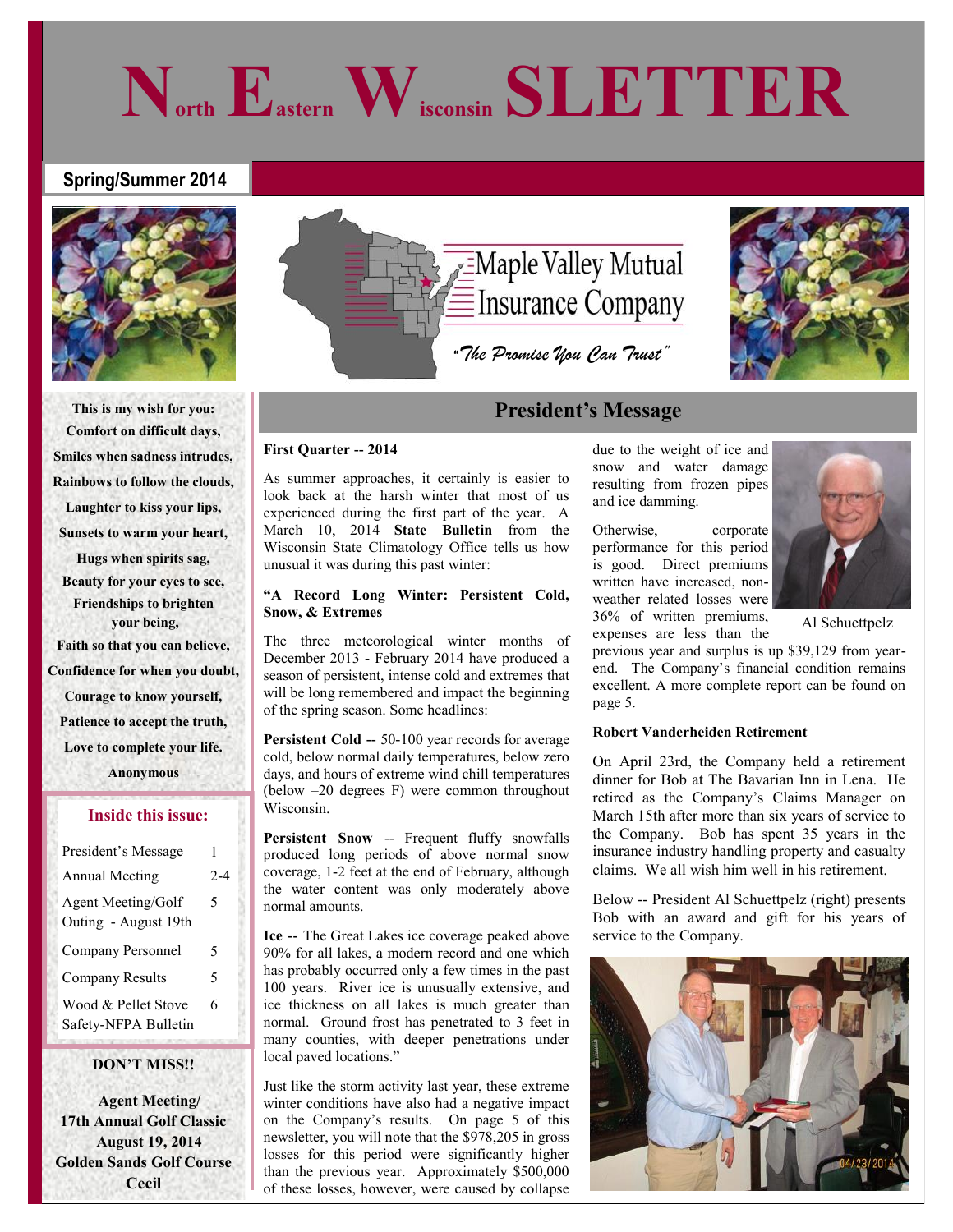**If you don't go after what you want, you'll never have it. If you don't ask, the answer is always no. If you don't step forward, you're always in the same place. All and Southern Step Sections**  $\cdot$  Nora Roberts

## **Page 2 123rd Annual Meeting - - March 25, 2014**

On March 25th, Maple Valley Mutual Insurance Company held its 123rd Annual Meeting for policyholders at The Ravine Pub & Grill on Manitowoc Road in Green Bay. Approximately 220 policyholders, guests and employees were in attendance.

In presenting his reports, President Al Schuettpelz reported that storm activity last year had a negative impact on the Company's performance. He shared information on the two storms that occurred and noted that over \$2.8 million in losses and related expenses were incurred by the Company as a result of these storms. He noted that the \$346,397 increase in written premiums last year was good and that the Company has now shown decent growth in the past 3 years. He also talked about reinsurance costs, reinsurance program changes and a recently completed Catastrophe Analytical Report for the Company. He then commented on recent legislative changes and the retirement of the Company's Claims

Manager. He concluded his remarks by thanking the policyholders for their support and for attending the Annual Meeting.

In his Report to the Policyholders, Chairman John Matravers talked about the revisions that were made to Company programs and changes related to some of the agencies representing the Company. He also reported on the Wisconsin Insurance Department's five year audit of the Company that was completed in November of last year. He then noted that the Company's A- (EXCELLENT) rating with the A.M. Best Company will continue for another year. He finished his remarks by talking about the retirement of the Company's Claims Manager.

Re-elected to the Board of Directors for a three year term were Thomas Bitters, Lena, Kenneth Rosner, Crivitz and Al Schuettpelz, De Pere.

Other Directors of the Company are Dr. Gary Kotecki, Pound, Duane Magnin, Oconto Falls, John Matravers, Oconto, Linda Sinkula, Kewaunee, Patrick Van De Hey, De Pere and Francis Wranosky, Oconto Falls.

A number of service awards were presented -- see Page 3.

A number of door prizes were also awarded to those in attendance.

At the Board of Director's following meeting, the Board re-elected John H. Matravers, Chairman, Thomas A. Bitters, Vice-Chairman and Secretary and Alvin H. Schuettpelz, President, CEO and General Manager.



Re-elected to the Board of Directors for three year terms (L to R): Al Schuettpelz– President, CEO & Treasurer; Kenneth Rosner; and Tom Bitters - Vice Chairman & Secretary.



Company Officers: (L to R) Renee Wirtz - Vice President - Operations; Al Schuettpelz - President & CEO; John Matravers - Chairman; Tom Bitters - Vice Chairman & Secretary



Al Schuettpelz, President & CEO gives his report. Other Directors (L to R): John Matravers - Chairman, Thomas Bitters - Vice Chairman/Secretary, Patrick Van De Hey, Duane Magnin, Kenneth Rosner, Linda Sinkula and Francis Wranosky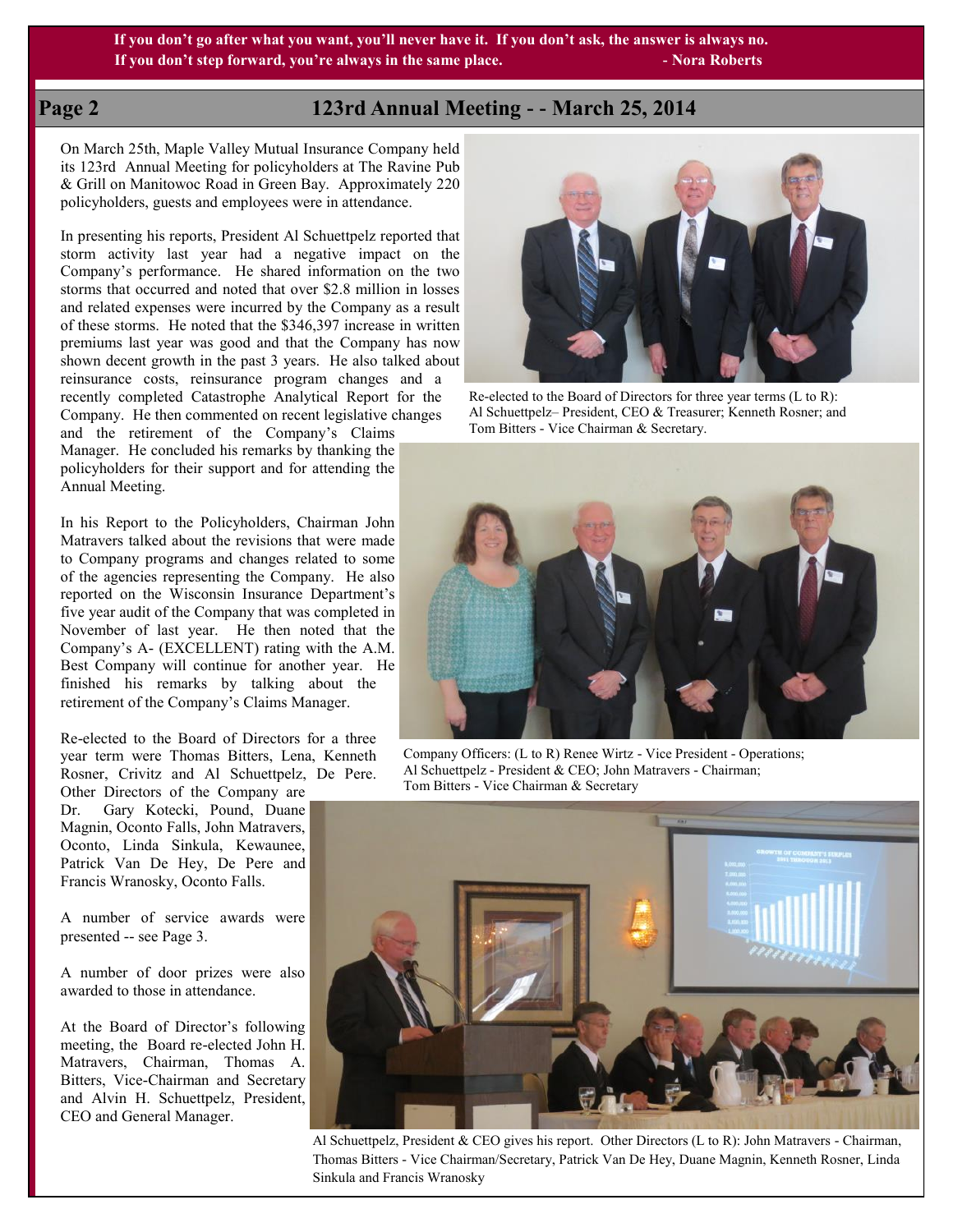**Be careful what you water your dreams with. Water them with worry and fear and you will produce weeds that choke the life from your dream. Water them with optimism and solutions and you will cultivate success. Always be on the lookout for ways to turn a problem into an opportunity for success. Always be on the lookout for ways to nurture your dream. Lao Tzu**

## **Page 3 123rd Annual Meeting –Continued**

The President presented the following Service Awards:

- Wanda McCarthy was presented with a 15 year service award and gift in recognition of her dedication and service as an employee of Maple Valley Mutual. Wanda joined the Company back in November of 1999 and is our underwriter for our Homeowners and Mobilehomeowners Programs.
- Francis Wranosky was presented with a 20 year service award and gift in recognition of his dedication and service as a Director of Maple Valley Mutual. Fran joined the Company back in March of 1994.
- Thomas Bitters, Vice Chairman and Secretary, was presented with a 5 year service award and gift in recognition of his dedication and service as a Director and Officer of the Company. Tom joined the Company back in December of 2008.

The Chairman presented the following Service Award:

 Al Schuettpelz, President & CEO, was presented with a 40 year Outstanding Service Award and gift in recognition of his dedication and exemplary service as a Director, Officer and Employee of Maple Valley Mutual. Al joined the Company in November of 1973, became Secretary/Treasurer/General Manager in January of 1975 and President/General Manager in September of 1989. He currently serves as President/ CEO/General Manager.



John Matravers, Chairman (left) presents Al Schuettpelz, President & CEO, with a 40 year service award and gift.



Al Schuettpelz, President & CEO (right) presents Wanda McCarthy, Personal Lines Underwriter, with a 15 year service award and gift.



Al Schuettpelz, President & CEO (right) presents Fran Wranosky, Director, with a 20 year service award and gift.



Al Schuettpelz, President & CEO (right) presents Tom Bitters, Vice Chairman & Secretary, with a 5 year service award and gift.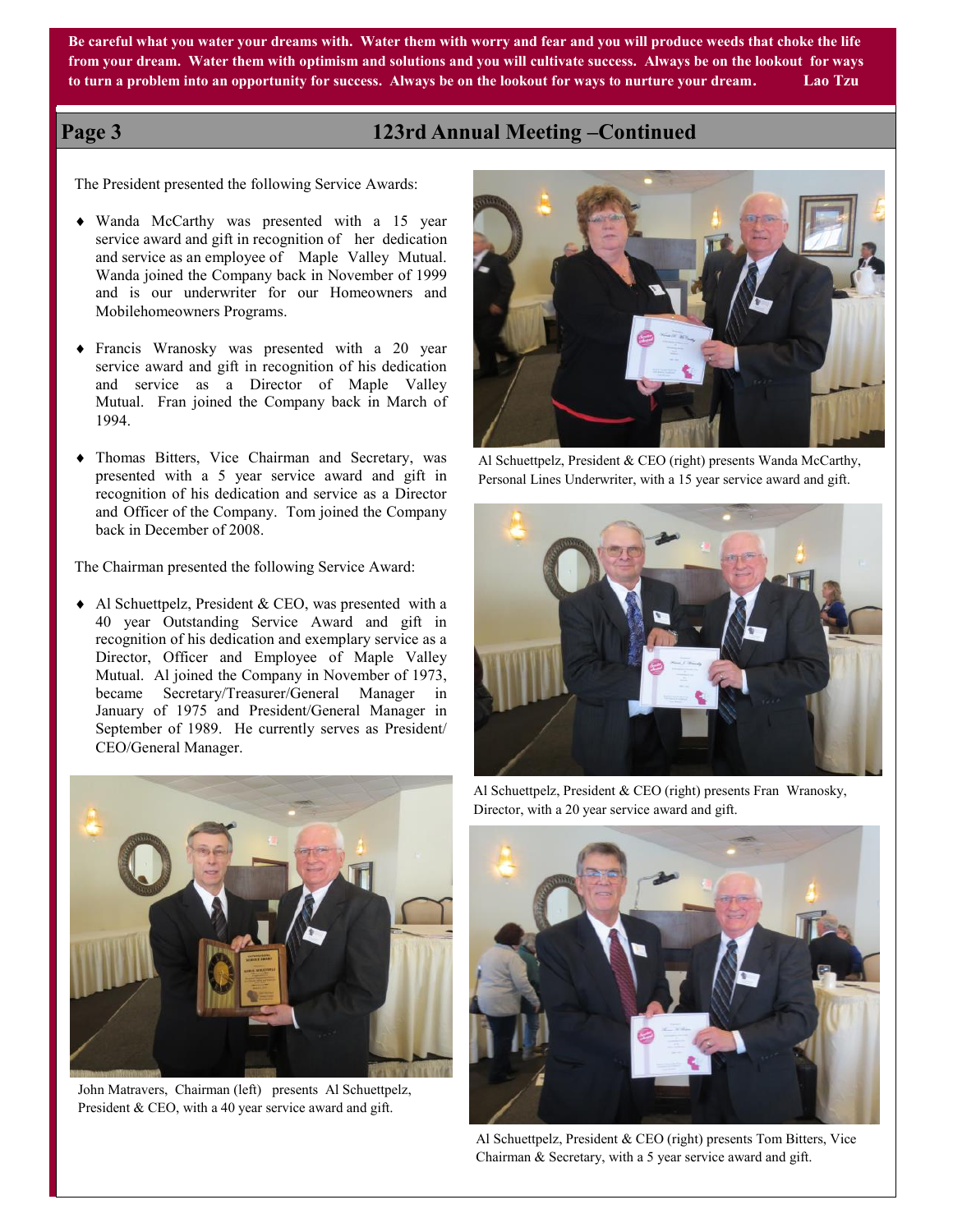## **One of the most tragic things I know about human nature is that all of us tend to put off living. We are all dreaming of some magical rose garden over the horizon instead of enjoying the roses that are blooming outside our windows today.** Dale Carnegie

## **Page 4 123rd Annual Meeting continued**



W. McCarthy, M. Koch, M. Ziesmer & R. Wirtz B. Bonnin, B. Vanderheiden & C. Schuettpelz





C. Schuettpelz, W. McCarthy & J. Matravers J. Matravers, D. Gilles & A. Schuettpelz





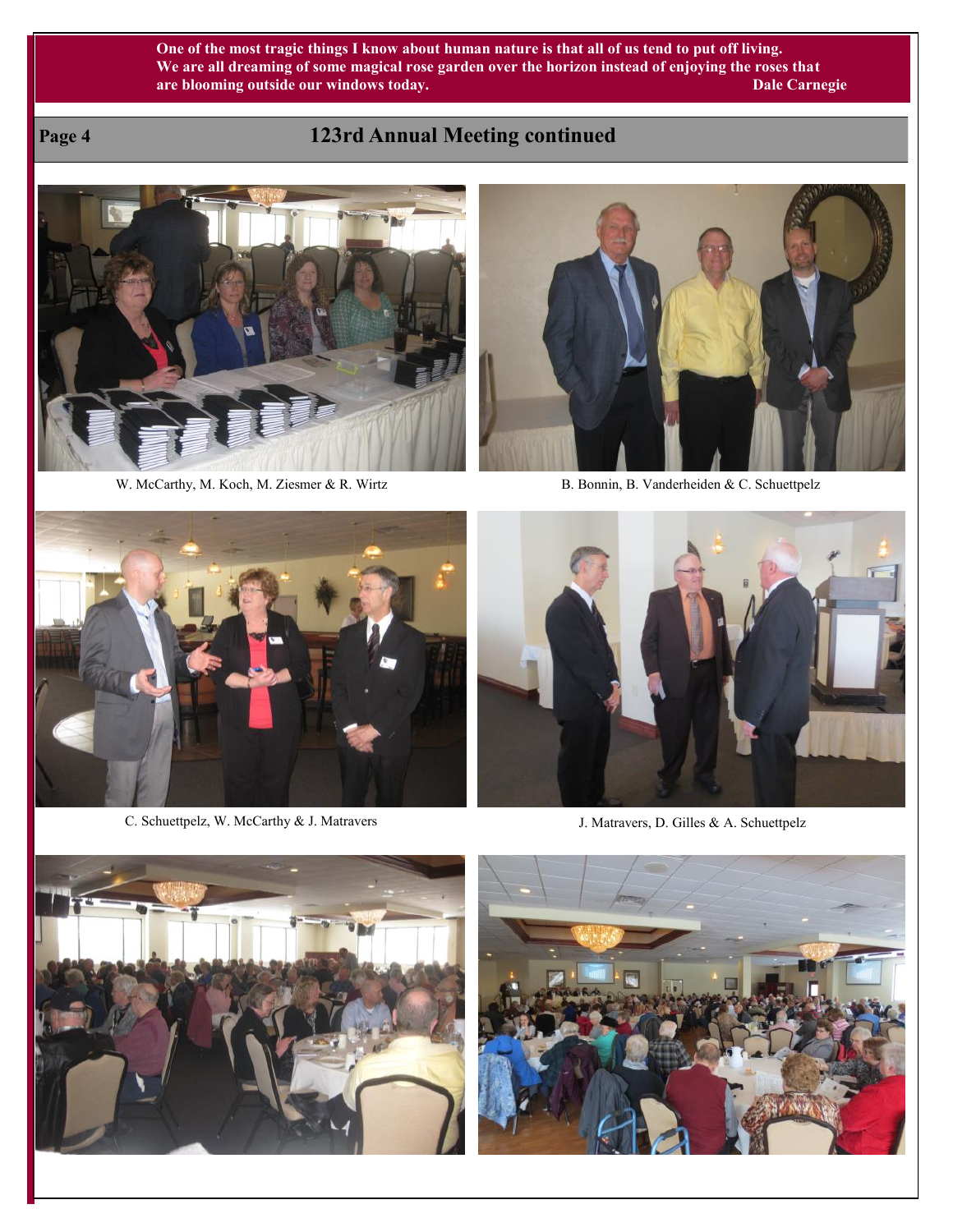**PERSONNEL**

## **Page 5 Seventeenth Annual Golf Classic and Agent Meeting**

Make plans now to join us on **August 19th** for our **Seventeenth Golf Course Information: Annual Golf Classic** and **Agent Meeting.** This event will be held at **The Golden Sands Golf Course** in Cecil.

During the meeting, Aaron Madison, IMT Computer Services, will introduce their Vector - Agent Quotation System. Major revisions to the Company's Farmowners Program, Loss Prevention Information and other items of interest will also be discussed.

For the non-golfers, there will be tours of **Seagrave Fire Apparatus** and **Arty's Legendary Cocktails** in Clintonville. Registration forms will follow the end of June.

The 18 hole Golden Sands Golf Course in Cecil features 6,122 yards of golf from the longest tees for a par of 71. This hilly and wooded course has tree-lined fairways. The greens are medium sized and have moderate speed. Water hazards (ponds) come into play on five holes. The signature hole is #2, a 183 yard, par 3, requiring a straight tee shot to the green. The course rating is 69.2 and it has a slope rating of 117 on Bent grass. Golden Sands opened in 1970 and is owned and managed by James Acker.

## **Company Personnel and Information**

**E-MAIL ADDRESSES**

| <b>PERSONNEL</b>                                  | <b>E-MAIL ADDRESSES</b>                           | <b>ADDRESS</b>                 |
|---------------------------------------------------|---------------------------------------------------|--------------------------------|
| Al Schuettpelz, President & CEO                   | $al(\partial)$ maplevalleymutual.com              | 304 North Rosera (Old Hwy 141) |
| Renee Wirtz, Vice President - Operations          | renee@maplevalleymutual.com                       | P.O. Box 59                    |
| Chad Schuettpelz, Claims Manager                  | chad@maplevalleymutual.com                        | Lena, WI 54139-0059            |
| Bob Bonnin, Loss Prevention                       | bobb@maplevalleymutual.com                        |                                |
| Carol Reinhardt, Finance                          | general@maplevalleymutual.com                     | <b>WEBSITE</b>                 |
| Wanda McCarthy, Personal Lines Underwriter        | wanda@maplevalleymutual.com                       | www.maplevalleymutual.com      |
| Mary Koch, Farm Underwriter                       | $\text{mary@maplevalleymutual.com}$               |                                |
| Michelle Ziesmer, Comm. & Pers. Lines Underwriter | michelle@maplevalleymutual.com                    | <b>PHONE NUMBERS</b>           |
| Diane Tisch, Receptionist & Claims Assistant      | diane@maplevalleymutual.com                       | $(920)$ 829-5525 or            |
| Karen Shehow, Office & Loss Prevention Assistant  | $\text{karen}(\widehat{a}$ maplevalley mutual.com | 800-23MAPLE                    |

## **Company Results For First Three Months**

**The following are Maple Valley Mutual's Operating Results for the first three months as compared to previous years:**

|                                       | 2014        | 2013        | 2012        |
|---------------------------------------|-------------|-------------|-------------|
| <b>UNDERWRITING INCOME</b>            |             |             |             |
| Direct premiums written               | \$1,328,914 | \$1,291,871 | \$1,164,074 |
| <b>Premiums earned</b>                | 1,499,386   | 1,443,355   | 1,303,693   |
| Cost of reinsurance                   | 308,405     | 311,647     | 312,359     |
| Net premiums earned                   | 1,190,981   | 1,131,708   | 991,334     |
| <b>LOSSES INCURRED</b>                |             |             |             |
| <b>Losses incurred</b>                | 978,205     | 170,321     | 588,698     |
| <b>Reinsurance recoveries</b>         | 172,454     | 1,411       | 250,979     |
| Net losses incurred                   | 805,751     | 168,910     | 337,719     |
| NET LOSS ADJUSTMENT EXPENSES          | 85,602      | 80,685      | 87,458      |
| <b>OTHER UNDERWRITING EXPENSES</b>    | 387,969     | 421,374     | 379,369     |
| <b>TOTAL LOSSES/EXPENSES INCURRED</b> | 1,279,322   | 670,969     | 804,546     |
| <b>NET UNDERWRITING INCOME</b>        | (88,341)    | 460,739     | 186,788     |
| <b>INVESTMENT/OTHER INCOME</b>        | 121,720     | 104,856     | 132,004     |
| <b>NET INCOME BEFORE TAXES</b>        | 33,379      | 565,595     | 318,792     |
| <b>SURPLUS</b>                        | 7,313,116   | 7,679,517   | 7,157,988   |
| <b>COMBINED RATIO</b>                 | 112.8%      | 65.1%       | 87.3%       |
|                                       |             |             |             |